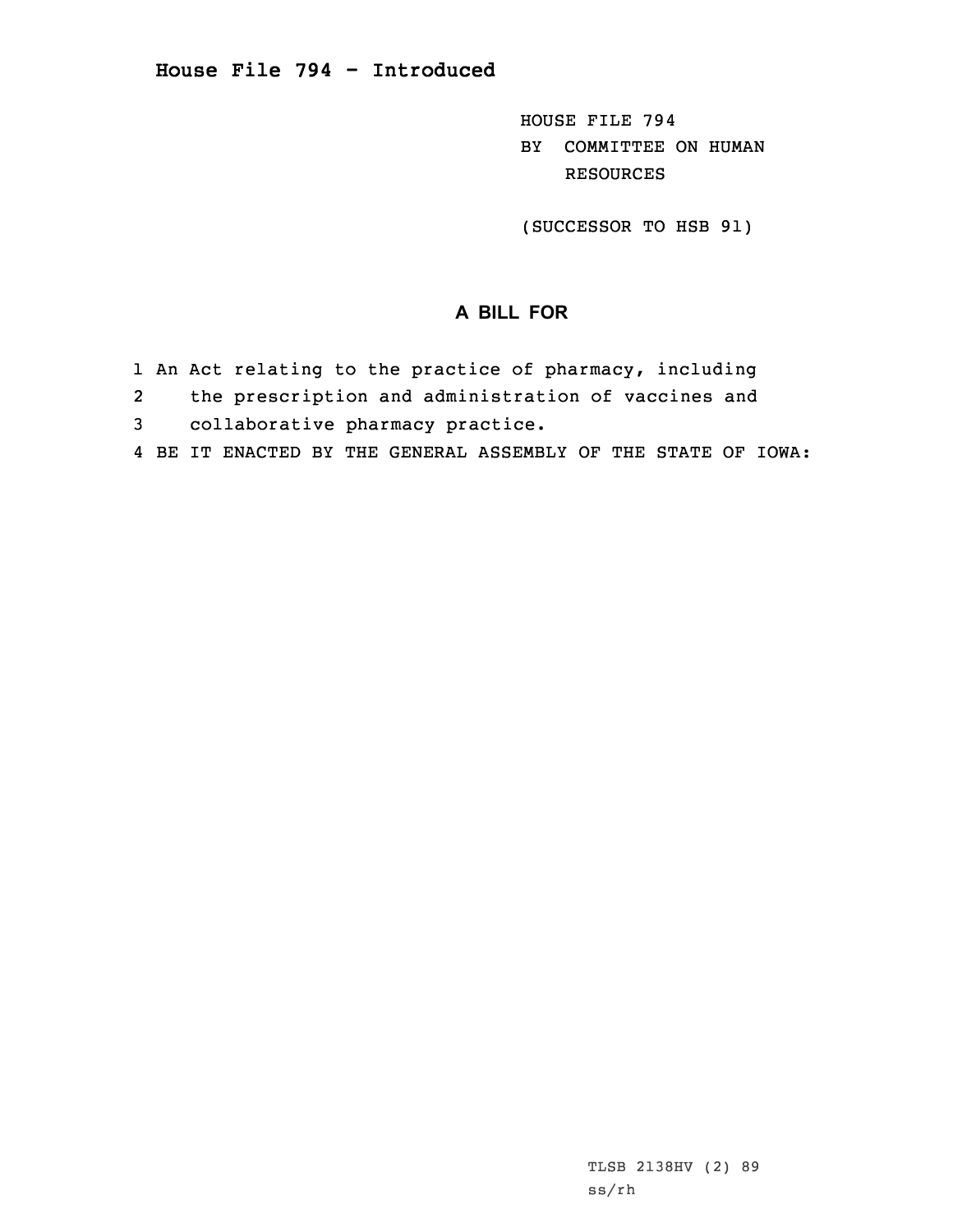1 Section 1. Section 155A.46, subsection 1, paragraph a, Code 2 2021, is amended by adding the following new subparagraph:

3 NEW SUBPARAGRAPH. (7) An immunization or vaccination for 4 C0VID-19 as defined in section 686D.2.

5 Sec. 2. Section 155A.46, subsection 1, Code 2021, is amended 6 by adding the following new paragraph:

 NEW PARAGRAPH. *e.* <sup>A</sup> pharmacist may, pursuant to statewide protocols developed by the board in consultation with the department of public health and consistent with subsection 2, order and administer the following to patients ages six years and older:

12 (1) Point-of-care testing and treatment for influenza, streptococcus A, and COVID-19 as defined in section 686D.2 at the point of interaction between <sup>a</sup> pharmacist and <sup>a</sup> patient. (2) Point-of-care testing at the point of interaction between <sup>a</sup> pharmacist and <sup>a</sup> patient in response to <sup>a</sup> public health emergency.

18 Sec. 3. NEW SECTION. **155A.47 Collaborative pharmacy** 19 **practice —— agreements —— payment.**

20 1. For the purposes of this section:

21 *a. "Collaborative pharmacy practice"* means <sup>a</sup> practice of pharmacy whereby <sup>a</sup> pharmacist provides patient care and drug therapy management services not otherwise permitted to be performed by <sup>a</sup> pharmacist to patients under <sup>a</sup> collaborative pharmacy practice agreement with another pharmacist or practitioner which defines the nature, scope, conditions, and limitations of the patient care and drug therapy management services to be provided by <sup>a</sup> pharmacist in order to ensure that <sup>a</sup> patient achieves the desired outcomes.

<sup>30</sup> *b. "Health benefit plan"* means the same as defined in 31 section 514J.102.

32 *c. "Health carrier"* means the same as defined in section 33 514J.102.

34 2. Notwithstanding any provision of law to the contrary, <sup>a</sup> 35 pharmacist may engage in <sup>a</sup> collaborative pharmacy practice, in

 $-1-$ 

LSB 2138HV (2) 89  $ss/rh$   $1/3$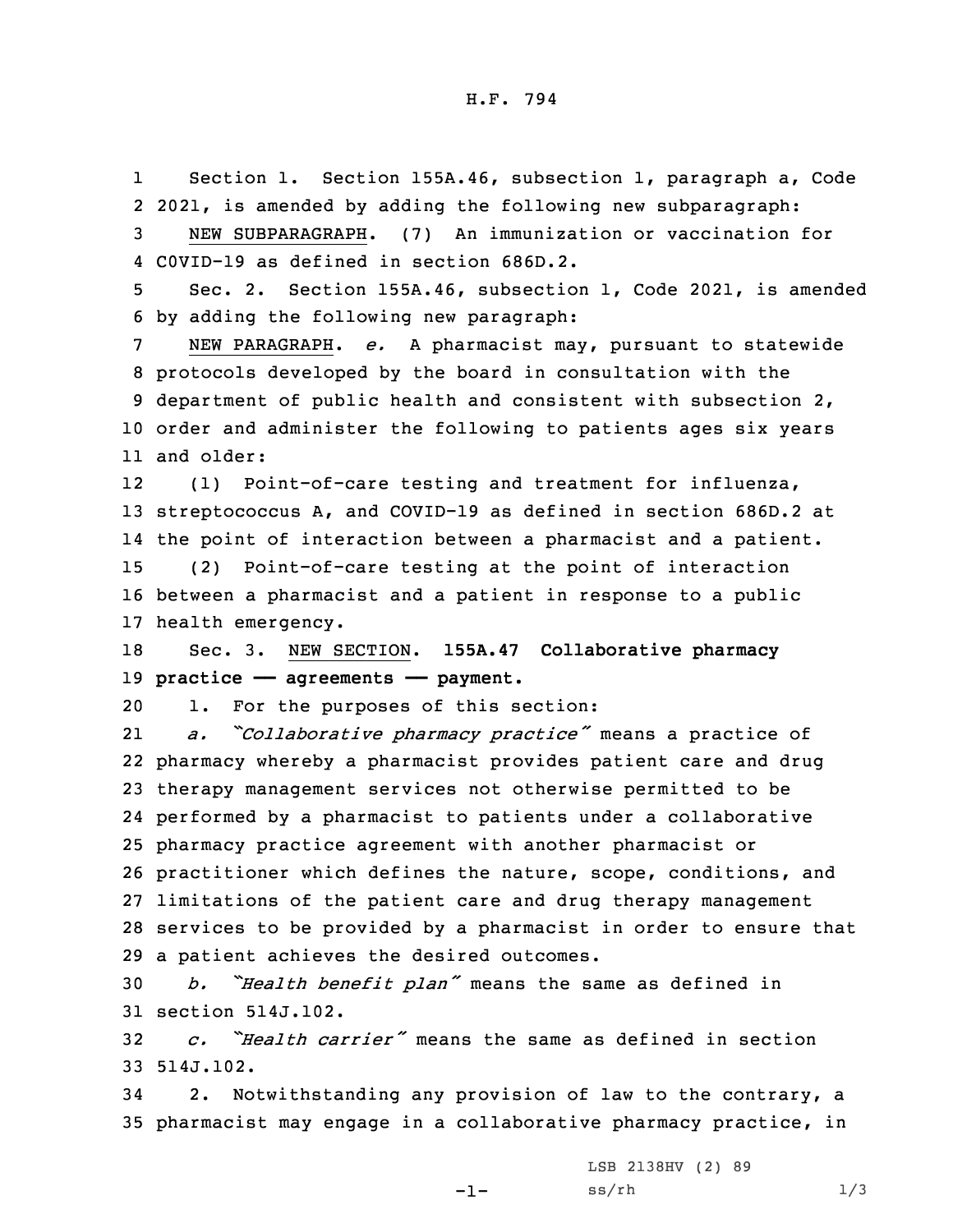## H.F. 794

 accordance with rules adopted by the board pursuant to chapter 17A and under <sup>a</sup> collaborative pharmacy practice agreement, to provide patient care and drug therapy management services to <sup>a</sup> patient.

 3. Notwithstanding any provision of <sup>a</sup> health benefit plan to the contrary, whenever <sup>a</sup> health benefit plan provides for payment or reimbursement for <sup>a</sup> service that is within the lawful scope of practice of <sup>a</sup> practitioner or pharmacist and the service is provided by <sup>a</sup> pharmacist pursuant to <sup>a</sup> collaborative pharmacy practice agreement under this section, the health carrier may provide payment or reimbursement for the 12 service.

## 13 EXPLANATION

14

 **The inclusion of this explanation does not constitute agreement with** <sup>15</sup> **the explanation's substance by the members of the general assembly.**

16 This bill relates to the practice of pharmacy including the 17 prescription and administration of vaccines and collaborative 18 pharmacy practice.

 The bill adds immunizations and vaccinations for COVID-19 to the treatments that may be ordered and administered by <sup>a</sup> pharmacist to patients ages 18 years and older pursuant to statewide protocols developed by the board of pharmacy in consultation with the department of public health.

24 The bill allows <sup>a</sup> pharmacist to order and administer point-of-care testing and treatment for influenza, streptococcus A, and COVID-19 at the point of interaction between <sup>a</sup> pharmacist and <sup>a</sup> patient to patients ages six years and older. The bill also allows <sup>a</sup> pharmacist to order and administer point-of-care testing at the point of interaction between <sup>a</sup> pharmacist and <sup>a</sup> patient in response to <sup>a</sup> public health emergency to patients ages six years and older.

 The bill allows <sup>a</sup> pharmacist to engage in <sup>a</sup> collaborative pharmacy practice under <sup>a</sup> collaborative pharmacy practice agreement to provide patient care and drug therapy management services to <sup>a</sup> patient.

 $-2-$ 

LSB 2138HV (2) 89  $ss/rh$  2/3